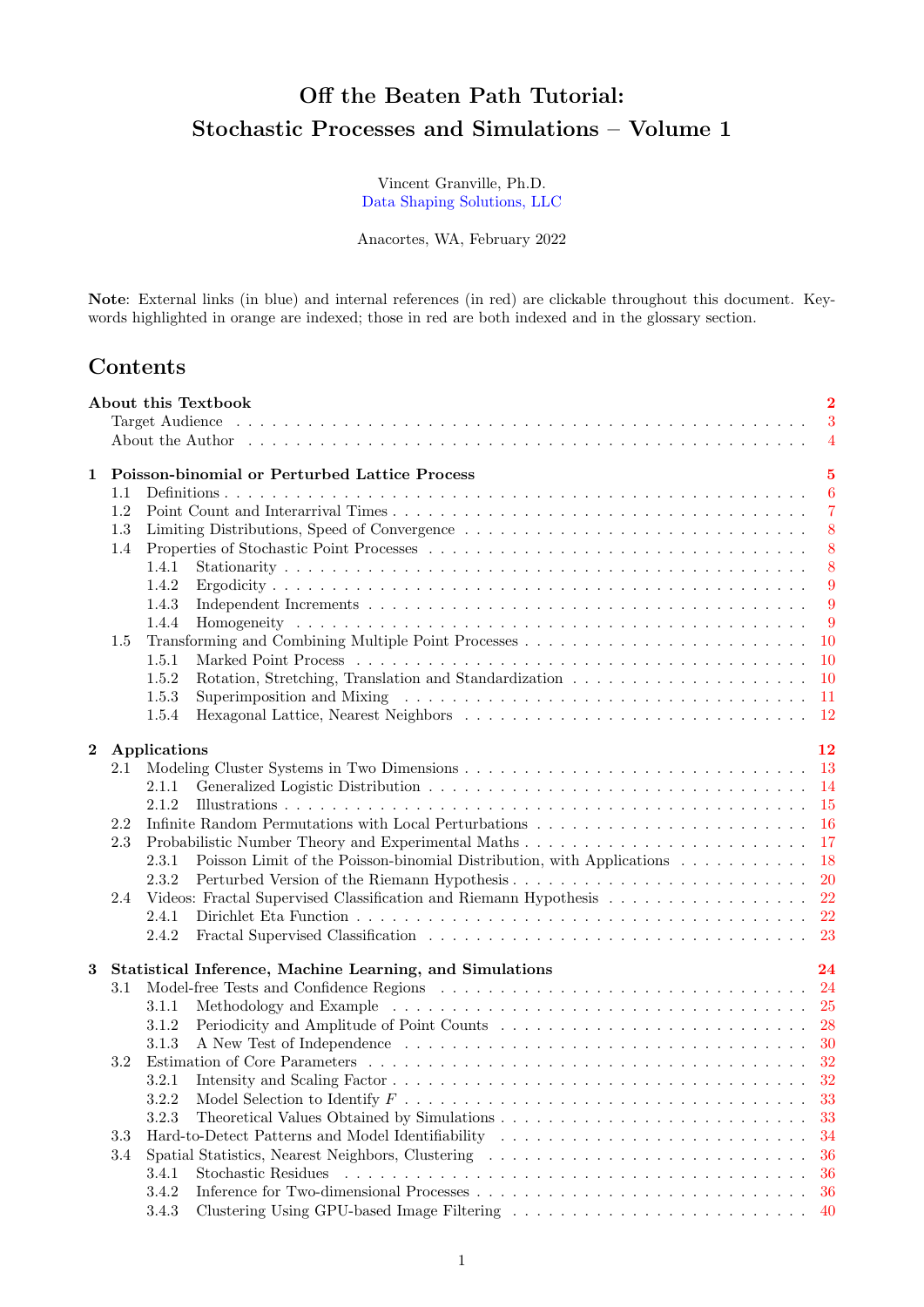|          |          | Black-box Elbow Rule to Detect Outliers and Number of Clusters 41<br>3.4.4                                         |       |
|----------|----------|--------------------------------------------------------------------------------------------------------------------|-------|
|          | 3.5      | Boundary Effect                                                                                                    |       |
|          |          | 3.5.1                                                                                                              | -44   |
|          |          | 3.5.2                                                                                                              | -46   |
|          | 3.6      |                                                                                                                    | 48    |
|          |          | $3.6.1\,$                                                                                                          | -48   |
| 4        |          | Theorems                                                                                                           | 49    |
|          | 4.1      |                                                                                                                    | 49    |
|          | 4.2      |                                                                                                                    | 49    |
|          | 4.3      |                                                                                                                    | -50   |
|          | 4.4      |                                                                                                                    | -50   |
|          | 4.5      | Expectation and Limit Distribution of Interarrival Times $\ldots \ldots \ldots \ldots \ldots \ldots \ldots \ldots$ | -51   |
|          | 4.6      |                                                                                                                    | -51   |
|          | 4.7      |                                                                                                                    | $-52$ |
|          | 4.8      |                                                                                                                    | - 53  |
|          | 4.9      |                                                                                                                    | - 54  |
|          |          |                                                                                                                    |       |
| $\bf{5}$ |          | Exercises, with Solutions                                                                                          | 55    |
|          | 5.1      |                                                                                                                    | 55    |
|          | 5.2      |                                                                                                                    |       |
|          | 5.3      |                                                                                                                    |       |
|          | 5.4      |                                                                                                                    |       |
|          | 5.5      |                                                                                                                    | 65    |
|          |          |                                                                                                                    |       |
| 6        |          |                                                                                                                    | 69    |
|          | 6.1      | Source Code, Data, Videos, and Excel Spreadsheets                                                                  | -70   |
|          | 6.2      |                                                                                                                    | 71    |
|          |          | 6.2.1                                                                                                              | 72    |
|          |          | 6.2.2                                                                                                              | 73    |
|          |          | 6.2.3                                                                                                              | 74    |
|          |          | 6.2.4                                                                                                              | 74    |
|          | 6.3      |                                                                                                                    | 74    |
|          | 6.4      |                                                                                                                    | 75    |
|          | 6.5      |                                                                                                                    | 79    |
|          | 6.6      |                                                                                                                    | - 80  |
|          |          | 6.6.1                                                                                                              |       |
|          |          | 6.6.2                                                                                                              |       |
|          | 6.7      | Clustering and Density Estimation via Image Filtering $\ldots \ldots \ldots \ldots \ldots \ldots \ldots$ 81        | 85    |
|          |          |                                                                                                                    | 85    |
|          |          | 6.7.1<br>6.7.2                                                                                                     | 86    |
|          |          |                                                                                                                    |       |
|          | Glossary |                                                                                                                    | 89    |
|          |          | List of Figures                                                                                                    | 90    |
|          |          | References                                                                                                         | 91    |

# About this Textbook

This scratch course on stochastic processes covers significantly more material than usually found in traditional books or classes. The approach is original: I introduce a new yet intuitive type of random structure called perturbed lattice or Poisson-binomial process, as the gateway to all the stochastic processes. Such models have started to gain considerable momentum recently, especially in sensor data, cellular networks, chemistry, physics and engineering applications. I present state-of-the-art material in simple words, in a compact style, including new research developments and open problems. I focus on the methodology and principles, providing the reader with solid foundations and numerous resources: theory, applications, illustrations, statistical inference, references, glossary, educational spreadsheet, source code, stochastic simulations, original exercises, videos and more.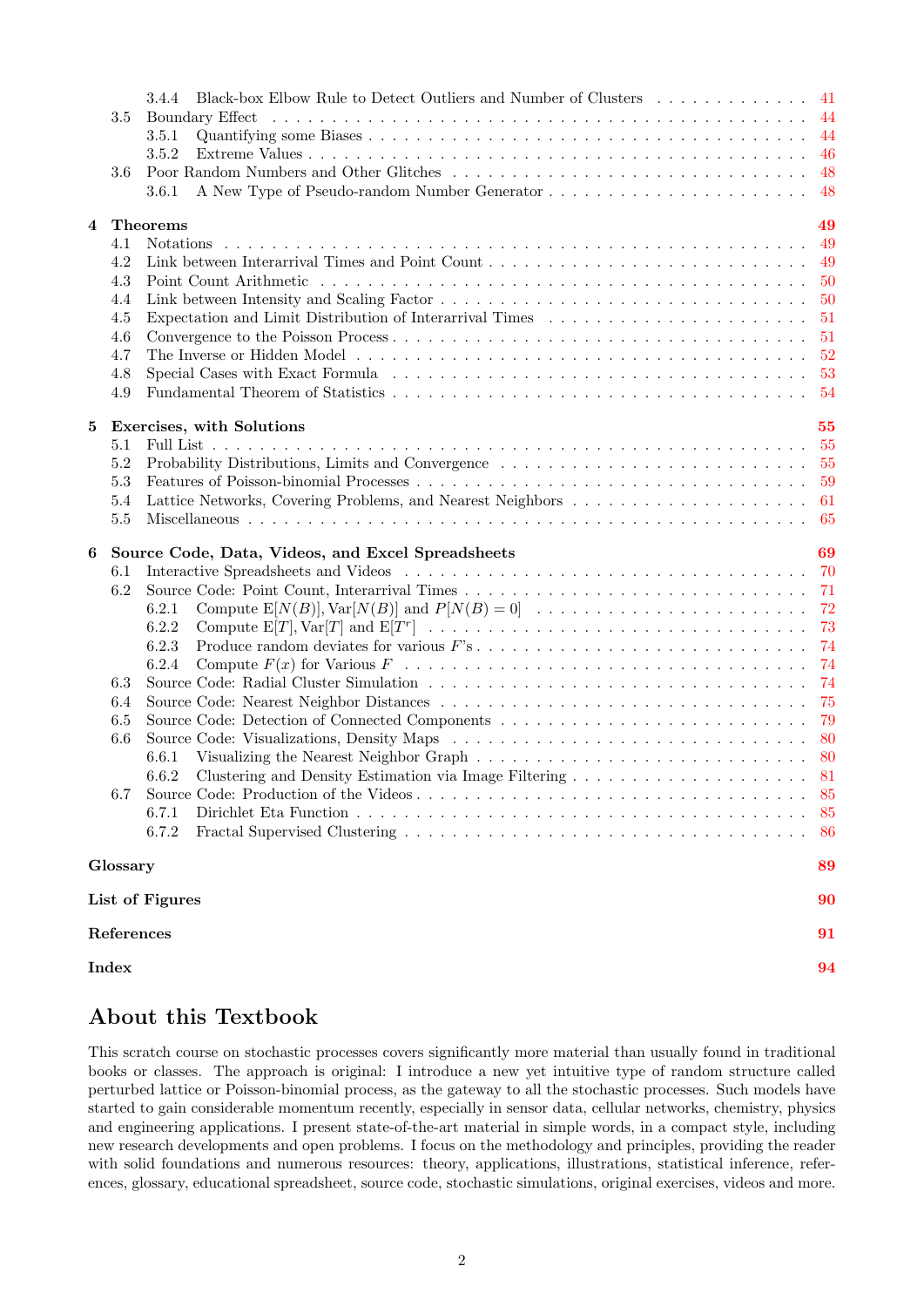Below is a short selection highlighting some of the topics featured in the textbook. Some are research results published here for the first time.

| GPU clustering    | Fractal supervised clustering in GPU (graphics processing unit) using image<br>filtering techniques akin to neural networks, automated black-box detection<br>of the number of clusters, unsupervised clustering in GPU using density (gray<br>levels) equalizer                                                                    |
|-------------------|-------------------------------------------------------------------------------------------------------------------------------------------------------------------------------------------------------------------------------------------------------------------------------------------------------------------------------------|
| Inference         | New test of independence, spatial processes, model fitting, dual confidence<br>regions, minimum contrast estimation, oscillating estimators, mixture and<br>surperimposed models, radial cluster processes, exponential-binomial distri-<br>bution with infinitely many parameters, generalized logistic distribution               |
| Nearest neighbors | Statistical distribution of distances and Rayleigh test, Weibull distribution,<br>properties of nearest neighbor graphs, size distribution of connected compo-<br>nents, geometric features, hexagonal lattices, coverage problems, simulations,<br>model-free inference                                                            |
| Cool stuff        | Random functions, random graphs, random permutations, chaotic conver-<br>gence, perturbed Riemann Hypothesis (experimental number theory), attrac-<br>tor distributions in extreme value theory, central limit theorem for stochastic<br>processes, numerical stability, optimum color palettes, cluster processes on<br>the sphere |
| Resources         | 28 exercises with solution expanding the theory and methods presented in<br>the textbook, well documented source code and formulas to generate various<br>deviates and simulations, simple recipes (with source code) to design your<br>own data animations as MP4 videos – see ours on YouTube                                     |

This first volume deals with point processes in one and two dimensions, including spatial processes and clustering. The next volume in this series will cover other types of stochastic processes, such as Brownian-related and random, chaotic dynamical systems. The point process which is at the core of this textbook is called the Poisson-binomial process (not to be confused with a binomial nor a Poisson process) for reasons that will soon become apparent to the reader. Two extreme cases are the standard Poisson process, and fixed (non-random) points on a lattice. Everything in between is the most exciting part.

## Target Audience

College-educated professionals with an analytical background (physics, economics, finance, machine learning, statistics, computer science, quant, mathematics, operations research, engineering, business intelligence), students enrolled in a quantitative curriculum, decision makers or managers working with data scientists, graduate students, researchers and college professors, will benefit the most from this textbook. The textbook is also intended to professionals interested in automated machine learning and artificial intelligence.

It includes many original exercises requiring out-of-the-box thinking, and offered with solution. Both students and college professors will find them very valuable. Most of these exercises are an extension of the core material. Also, a large number of internal and external references are immediately accessible with one click, throughout the textbook: they are highlighted respectively in red and blue in the text. The material is organized to facilitate the reading in random order as much as possible and to make navigation easy. It is written for busy readers.

The textbook includes full source code, in particular for simulations, image processing, and video generation. You don't need to be a programmer to understand the code. It is well documented and easy to read, even for people with little or no programming experience. Emphasis is on good coding practices. The goal is to help you quickly develop and implement your own machine learning applications from scratch, or use the ones offered in the textbook. The material also features professional-looking spreadsheets allowing you to perform interactive statistical tests and simulations in Excel alone, without statistical tables or any coding. The code, data sets, videos and spreadsheets are available on my GitHub repository.

The content in this textbook is frequently of graduate or post-graduate level and thus of interest to researchers. Yet the unusual style of the presentation makes it accessible to a large audience, including students and professionals with a modest analytic background (a standard course in statistics). It is my hope that it will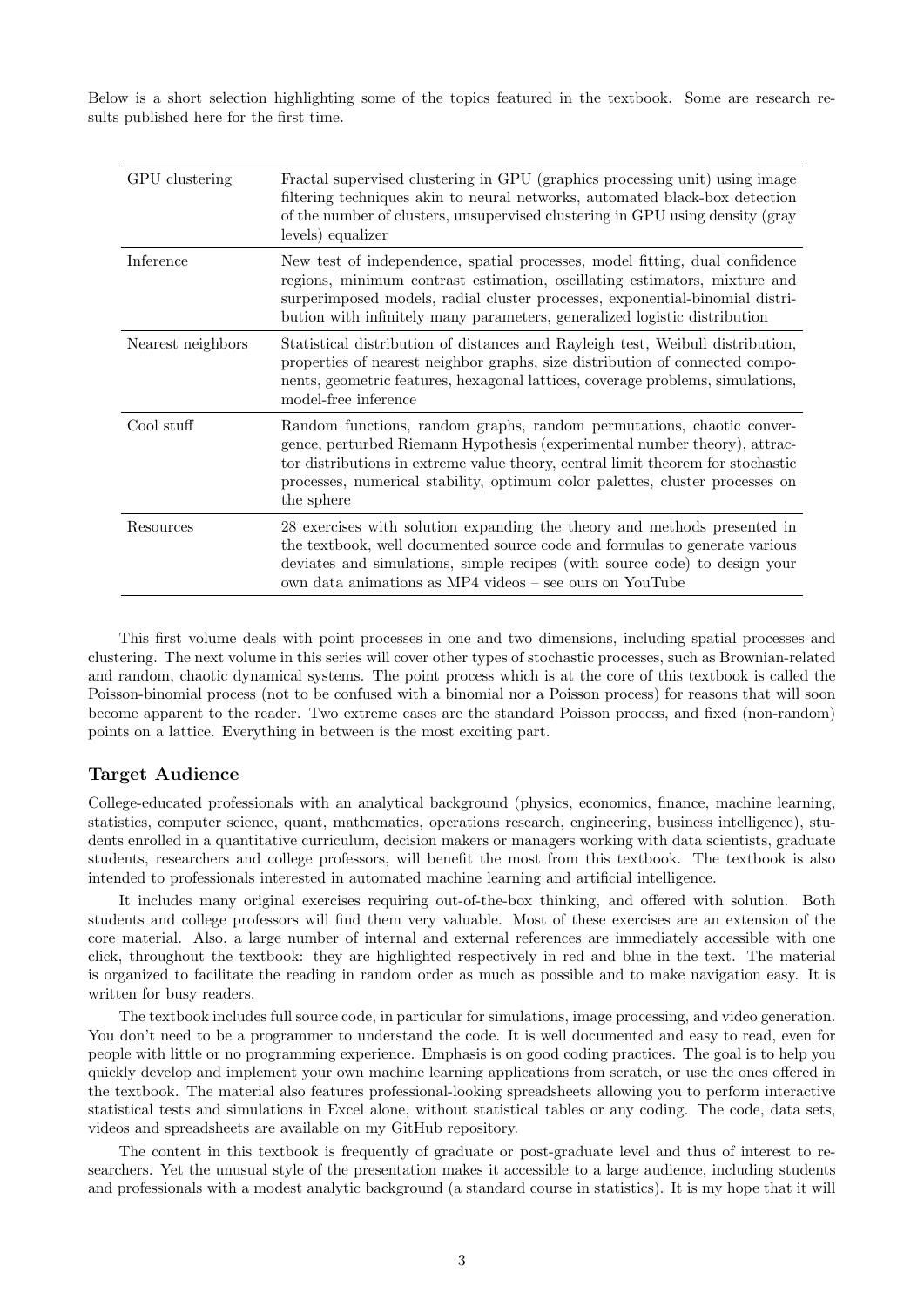entice beginners and practitioners faced with data challenges, to explore and discover the beautiful and useful aspects of the theory, traditionally inaccessible to them due to jargon.

## About the Author

Vincent Granville, PhD is a pioneering data scientist and machine learning expert, co-founder of Data Science Central (acquired by a publicly traded company in 2020), former VC-funded executive, author and patent owner. Vincent's past corporate experience includes Visa, Wells Fargo, eBay, NBC, Microsoft, CNET, InfoSpace and other Internet startup companies (one acquired by Google). Vincent is also a former post-doct from Cambridge University, and the National Institute of Statistical Sciences (NISS). He is currently publisher at DataShaping.com. He makes a living as an independent researcher working on stochastic processes, dynamical systems, experimental math and probabilistic number theory.

Vincent published in Journal of Number Theory, Journal of the Royal Statistical Society (Series B), and IEEE Transactions on Pattern Analysis and Machine Intelligence, among others. He is also the author of multiple books, including "Statistics: New Foundations, Toolbox, and Machine Learning Recipes", "Applied Stochastic Processes, Chaos Modeling, and Probabilistic Properties of Numeration Systems" with a combined reach of over 250,000, as well as "Becoming a Data Scientist" published by Wiley. For details, see my Google Scholar profile, here.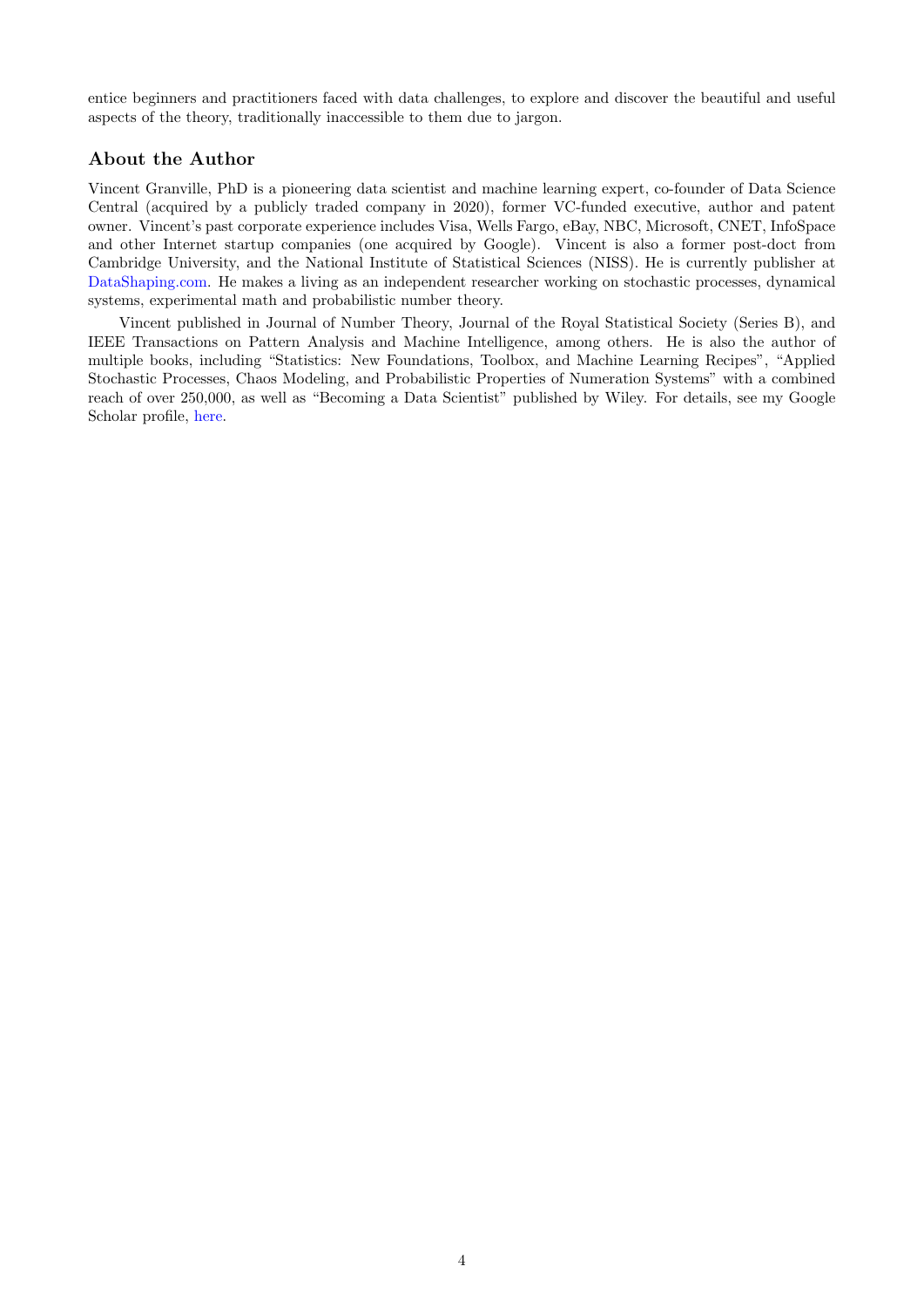## 1 Poisson-binomial or Perturbed Lattice Process

I introduce here one of the simplest point process models. The purpose is to illustrate, in simple English, the theory of point processes using one of the most elementary and intuitive examples, keeping applications in mind. Many other point processes will be covered in the next sections, both in one and two dimensions. Key concepts, soon to be defined, include:

| Category           | Description                                                                  | Book sections |
|--------------------|------------------------------------------------------------------------------|---------------|
| Top parameters     | Intensity $\lambda$ – granularity of the process                             | 4.4, 3.2.1    |
|                    | Scaling factor $s$ – quantifies point repulsion or mixing                    | 3.1.1, 3.2.1  |
|                    | Distribution $F$ – location-scale family, with $F_s(x) = F(x/s)$             | 1.1, 3.2.2    |
| Properties         | Stationarity and ergodicity                                                  | 1.4, 5.3      |
|                    | Homogeneity and anisotropy                                                   | 1.4.4         |
|                    | Independent increments                                                       | 1.4.3, 3.1.3  |
| Core distributions | Interarrival times T                                                         | 1.2, 4.2      |
|                    | Nearest neighbor distances                                                   | 3.4, 5.4      |
|                    | Point count $N(B)$ in a set B                                                | 4.3, 5.3      |
|                    | Point distribution (scattering, on a set $B$ )                               | 1.2           |
| Type of process    | Marked point process                                                         | 1.5.1         |
|                    | Cluster point process                                                        | 2.1, 2.1.2    |
|                    | Mixtures and interlacings (superimposed processes)                           | 1.5.3, 3.4.3  |
| Topology           | Lattice space (index space divided by $\lambda$ )                            | 2.1, 4.7      |
|                    | State space (where the points are located)                                   | 2.1           |
|                    | Index space (hidden space of point indices: $\mathbb{Z}$ or $\mathbb{Z}^2$ ) | 4.7, 2.2      |
| Other concepts     | Convergence to stationary Poisson point process                              | 1.3, 4.6      |
|                    | Boundary effects                                                             | 3.5           |
|                    | Dimension (of the state space)                                               | 1.2           |
|                    | Model identifiability                                                        | 3.3           |

I also present several probability distributions that are easy to sample from, including logistic, uniform, Laplace and Cauchy. I use them in the simulations. I also introduce new ones such as the exponential-binomial distribution (the distribution of interarrival times), and a new type of generalized logistic distribution. One of the core distributions is the Poisson-binomial with an infinite number of parameters. The Poisson-binomial process is named after that distribution, attached to the point count (a random variable) counting the number of points found in any given set. By analogy, the Poisson point process is named after the Poisson distribution for its point count. Poisson-binomial processes are also known as perturbed lattice point processes. Lattices, also called grids, are a core topic in this textbook, as well as nearest neighbors.

Poisson-binomial processes are different from both Poisson and binomial processes. However, as we shall see and prove, they converge to a Poisson process when a parameter called the scaling factor (closely related to the variance), tends to infinity. In recent years, there has been a considerable interest in perturbed lattice point processes, see [62, 68]. The Poisson-binomial process is lattice-based, and indeed, perturbed lattice point processes and Poisson-binomial processes are one and the same. The name "Poisson-binomial" has historical connotations and puts emphasis on its combinatorial nature, while "perturbed lattice" is more modern, putting emphasis on topological features and modern applications such as cellular networks.

Poisson-binomial point processes with small scaling factor s are good at modeling lattice-based structures such as crystals, exhibiting repulsion (also called inhibition) among the points, see Figure 3. They are also widely used in cellular networks, see references in Section 2.1.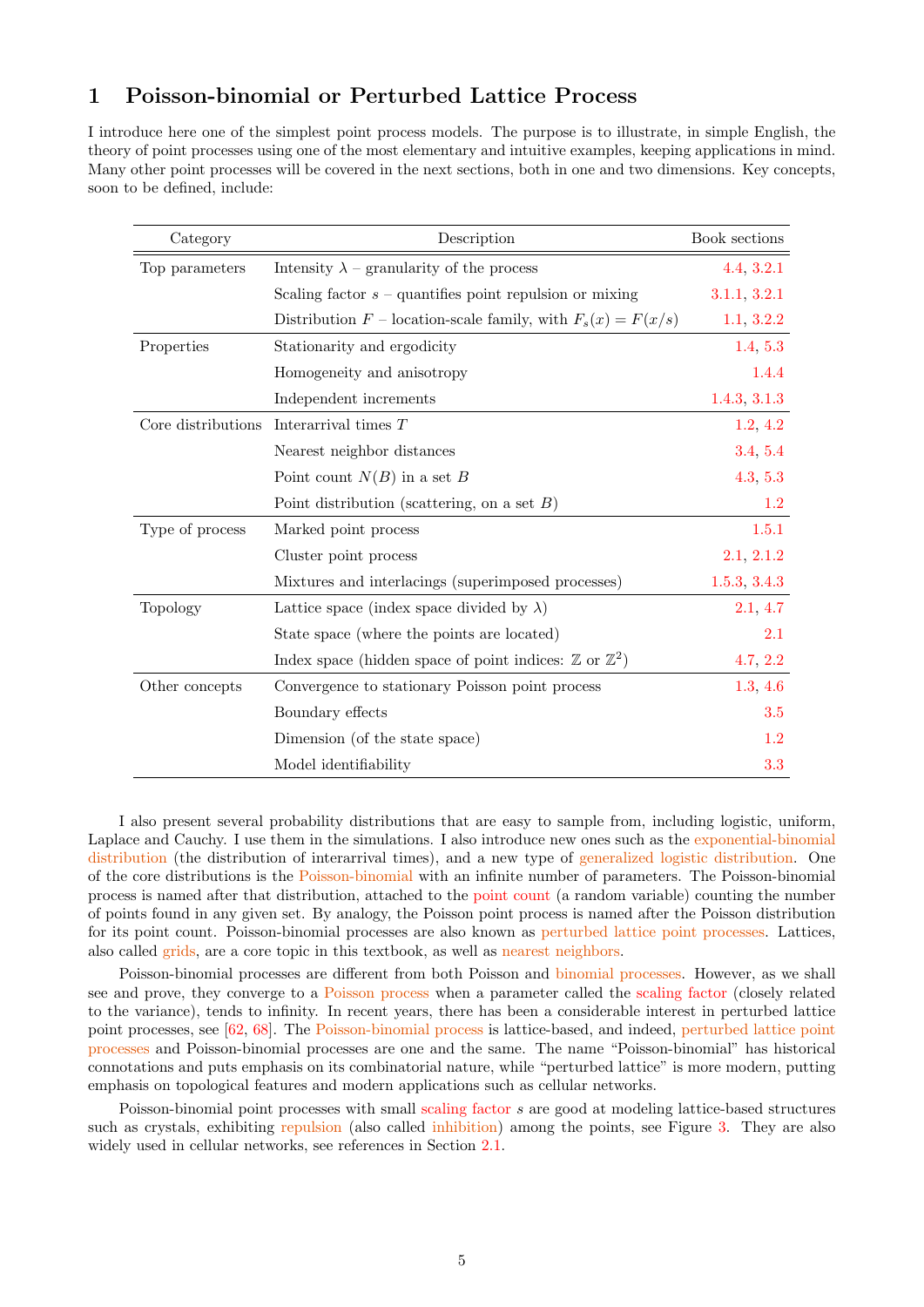## 1.1 Definitions

A point process is a (usually infinite) collection of points, sometimes called events in one dimension, randomly scattered over the real line (in one dimension), or over the entire space in higher dimensions. The points are denoted as  $X_k$  with  $k \in \mathbb{Z}$  in one dimension, or  $(X_h, X_k)$  with  $(h, k) \in \mathbb{Z}^2$  in two dimensions. The random variable  $X_k$  takes values in R, known as the state space. In two dimensions, the state space is  $\mathbb{R}^2$ . The points are assumed to be independently distributed, though not identically distributed. Later in this textbook, it will be evident from the context when we are dealing with the one or two dimensional case.

In one dimension, the Poisson-binomial process is characterized by infinitely many points  $X_k$ ,  $k \in \mathbb{Z}$ , each centered around  $k/\lambda$ , independently distributed with

$$
P(X_k < x) = F\left(\frac{x - k/\lambda}{s}\right),\tag{1}
$$

where

- The parameter  $\lambda > 0$  is called the intensity; it represents the granularity of the process. The expected number of points in an interval of length  $1/\lambda$  (in one dimension) or in a square of area  $1/\lambda^2$  (in two dimensions), is equal to one. This generalizes to higher dimensions. The set  $\mathbb{Z}/\lambda$  (or  $\mathbb{Z}/\lambda \times \mathbb{Z}/\lambda$  in two dimensions) is the underlying lattice space of the process (also called the grid), while  $\mathbb{Z}$  (or  $\mathbb{Z}^2$  in two dimensions) is called the index space. The difference between state and lattice space is illustrated in Figure 22.
- The parameter  $s > 0$  is the scaling factor, closely related to the variance. It determines the degree of mixing among the  $X_k$ 's. When  $s = 0$ ,  $X_k = k/\lambda$  and the points are just the lattice points; there is no randomness. When s is infinite, the process becomes a classic stationary Poisson point process of intensity  $\lambda^d$ , where d is the dimension.
- The cumulative distribution function (CDF)  $F(x)$  is continuous and belongs to a family of location-scale distributions [Wiki]. It is centered at the origin  $(F(0) = \frac{1}{2})$ , and symmetric  $(F(x) = 1 - F(-x))$ . Thus it has zero expectation, assuming the expectation exists. Its derivative, denoted as  $f(x)$ , is the density function; it is assumed to be unimodal (it has only one maximum), with the maximum value attained at  $x = 0.$

In two dimensions, Formula (1) becomes

$$
P[(X_h, Y_k) < (x, y)] = F\left(\frac{x - h/\lambda}{s}\right) F\left(\frac{y - k/\lambda}{s}\right). \tag{2}
$$

Typical choices for F are

Uniform: 
$$
F(x) = \frac{1}{2} + \frac{x}{2}
$$
 if  $-1 \le x \le 1$ , with  $F(x) = 1$  if  $x > 1$  and  $F(x) = 0$  if  $x < -1$   
\nLaplace:  $F(x) = \frac{1}{2} + \frac{1}{2} \text{sgn}(x) (1 + \exp(-|x|))$   
\nLogistic:  $F(x) = \frac{1}{1 + \exp(-x)}$   
\nCauchy:  $F(x) = \frac{1}{2} + \frac{1}{\pi} \arctan(x)$ 

where  $sgn(x)$  is the sign function [Wiki], with  $sgn(0) = 0$ . Despite the appearance, I use the standard form of these well-known distributions, when the location parameter is zero, and the scaling factor is  $s = 1$ . It looks unusual because I define them via their cumulative distribution function (CDF), rather than via the more familiar density function. Throughout this textbook, I use the CDF and its inverse (the quantile function) for simulation purposes.

| $\overline{F}$ |                                         |  |          | Uniform Logistic Laplace Cauchy Gaussian |
|----------------|-----------------------------------------|--|----------|------------------------------------------|
|                | $Var[F_s]$ $s^2/3$ $\pi^2 s^2/3$ $2s^2$ |  | $\infty$ | $^{12}$                                  |

Table 1: Variance attached to  $F_s$ , as a function of s

Table 1 shows the relationship between s and the actual variance, for the distributions in question. I use the notation  $F_s(x) = F(x/s)$  and  $f_s(x)$  for its density, interchangeably throughout this textbook. Thus,  $F(x) = F_1(x)$  and  $f(x) = f_1(x)$ . In orther words, F is the standardized version of  $F_s$ . In two dimensions, I use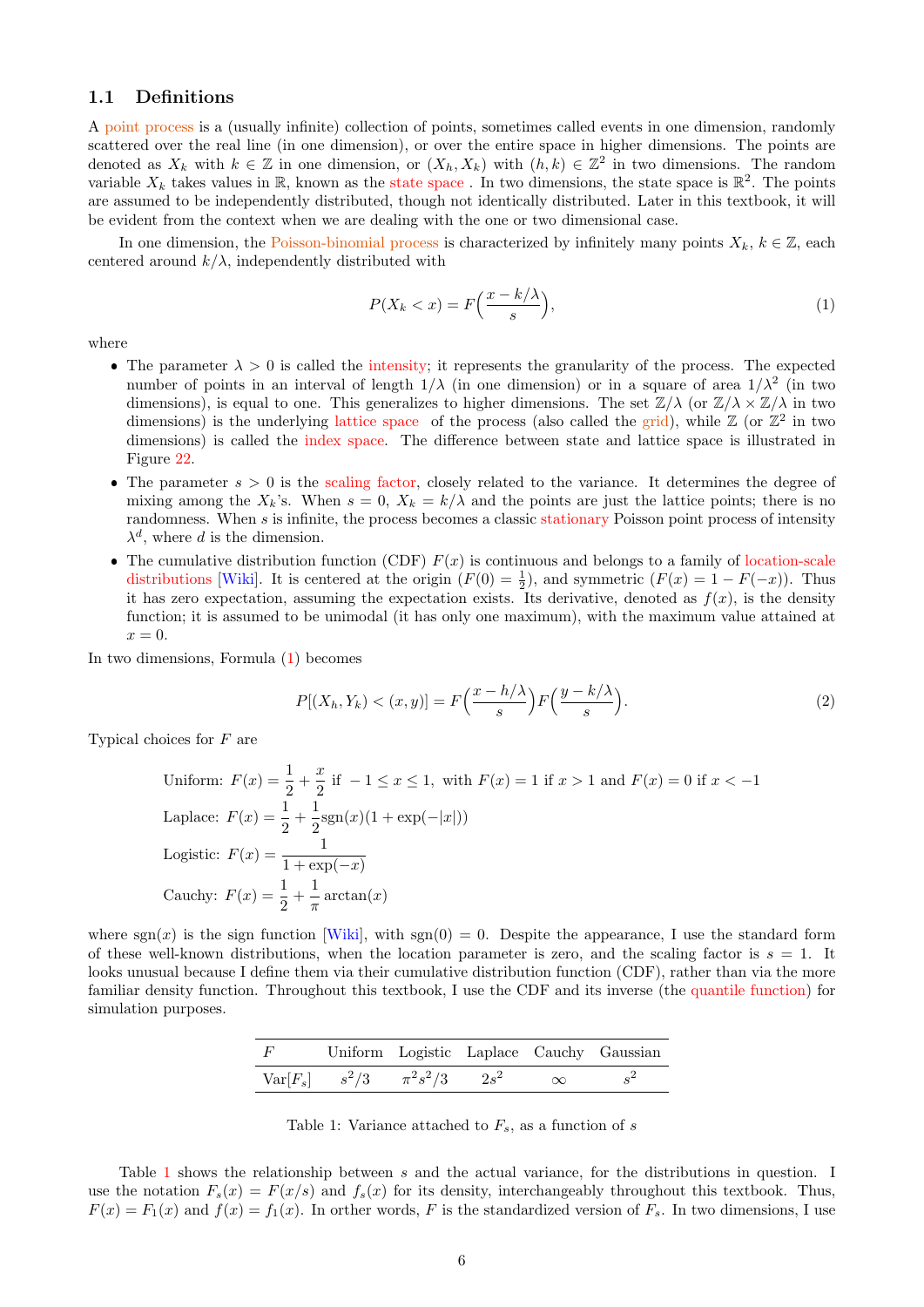$F(x, y) = F(x)F(y)$ , assuming independence between the two coordinates: see Formula (2).

**Remark:** The parameter s is called the scaling factor because it is proportional to the variance of  $F_s$ , but visually speaking, it represents the amount of repulsion among the points of the process. See visual impact of a small s in Figure 3, and of a larger one in Figure 4.

#### 1.2 Point Count and Interarrival Times

An immediate result is that  $F_s(x - k/\lambda)$  is centered at  $k/\lambda$ . Also, if  $s = 0$ , then  $X_k = k/\lambda$ . If s is very small,  $X_k$  is very close to  $k/\lambda$  most of the time. But when s is large, the points  $X_k$ 's are no longer ordered, and the larger s, the more randomly they are permutated (or shuffled, or mixed) on the real line.

Let  $B = [a, b]$  be an interval on the real line, with  $a < b$ , and  $p_k = P(X_k \in B)$ . We have:

$$
p_k = F_s(b - t_k) - F_s(a - t_k)
$$
  
=  $F\left(\frac{b - k/\lambda}{s}\right) - F\left(\frac{a - k\lambda}{s}\right)$  (3)

This easily generalizes to two dimensions based on Formula (2). As a consequence, the integer-valued random variable  $N(B)$  counting the number of points of the process in a set B, known as the counting measure [Wiki] or point count, has a Poisson-binomial distribution of parameters  $p_k, k \in \mathbb{Z}$  [Wiki]. The only difference with a standard Poisson-binomial distribution is that here, we have infinitely many parameters (the  $p_k$ 's). Basic properties of that distribution yield:

$$
E[N(B)] = \sum_{k=-\infty}^{\infty} p_k
$$
\n(4)

$$
Var[N(B)] = \sum_{k=-\infty}^{\infty} p_k (1 - p_k)
$$
\n(5)

$$
P[N(B) = 0] = \prod_{k=-\infty}^{\infty} (1 - p_k)
$$
\n(6)

$$
P[N(B) = 1] = \left(\sum_{k=-\infty}^{\infty} \frac{p_k}{1 - p_k}\right) \cdot P[N(B) = 0]
$$
\n(7)

It is more difficult, though possible, to obtain the higher moments  $E[N^r(B)]$  or  $P[N(B) = r]$  in closed form if  $r > 2$ . This is due to the combinatorial nature of the Poisson-binomial distribution. But you can easily obtain approximated values using simulations.

Another fundamental, real-valued random variable, denoted as T or  $T(\lambda, s)$ , is the interarrival times between two successive points of the process, once the points are ordered on the real line. In two dimensions, it is replaced by the distance between a point of the process, and its nearest neighbor. Thus it satisfies (see Section 4.2) the following identity:

$$
P(T > y) = P[N(B) = 0],
$$

with  $B = X_0, X_0 + y$ , assuming it is measured at  $X_0$  (the point of the process corresponding to  $k = 0$ ). See Formula (38) for the distribution of T. In practice, this intractable exact formula is not used; instead it is approximated via simulations. Also, the point  $X_0$  is not known, since the  $X_k$ 's are in random order, and retrieving k knowing  $X_k$  is usually not possible. The indices (the k's) are hidden. However, see Section 4.7. The fundamental question is whether using  $X_0$  or any  $X_k$  (say  $X_5$ ), matters for the definition of T. This is discussed in Section 1.4 and illustrated in Table 4.

Finally, the point distribution is also of particular interest. In one dimension, this distribution can be derived from the distribution of interarrival times: the distance between two successive points. For instance, for a stationary Poisson process on the real line (that is, the intensity  $\lambda$  does not depend on the location), the points in any given set  $B$  are uniformly and independently distributed in  $B$ , and the interarrival times have an exponential distribution of expectation  $1/\lambda$ . However, for Poisson-binomial processes, there is no such simple result. If s is small, the points are more evenly spaced than the laws of pure randomness would dictate, see Figure 3. Indeed, the process is called repulsive: it looks as if the points behave like electrical charges, all of the same sign, exercising repulsive forces against each other. Despite this fact, the points are still independently distributed. To the contrary, cluster processes later investigated in this textbook, exhibit point attraction: it looks as if the points are attracted to each other.

Remark: A binomial process is defined as a finite set of points uniformly distributed over a domain B of finite area. Usually, the number of points is itself random, typically with a binomial distribution.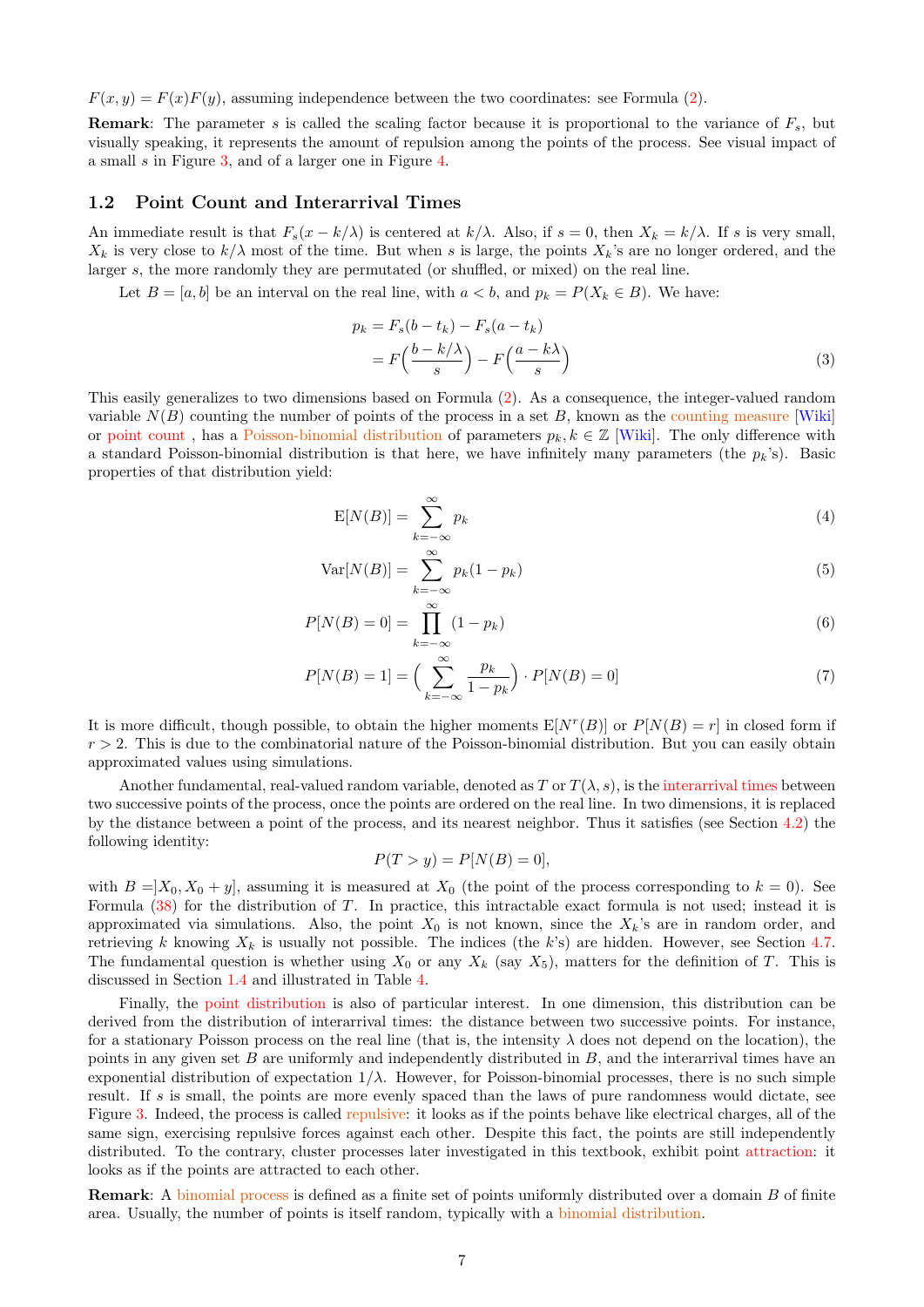## 1.3 Limiting Distributions, Speed of Convergence

I prove in Theorem 4.5 that Poisson-binomial processes converge to ordinary Poisson processes. In this section, I illustrate the rate of convergence, both for the interarrival times and the point count in one dimension.



Figure 1: Convergence to stationary Poisson point process of intensity  $\lambda$ 

In Figure 1, we used  $\lambda = 1$  and  $B = [-0.75, 0.75]$ ;  $\mu(B) = 1.5$  is the length of B. The limiting values (combined with those of Table 3), as  $s \to \infty$ , are in agreement with  $N(B)$ 's moments converging to those of a Poisson distribution of expectation  $\lambda\mu(B)$ , and T's moments to those of an exponential distribution of expectation  $1/\lambda$ . In particular, it shows that  $P[N(B) = 0] \to \exp[-\lambda \mu(B)]$  and  $E[T^2] \to 2/\lambda$  as  $s \to \infty$ . These limiting distributions are features unique to stationary Poisson processes of intensity  $\lambda$ .

Figure 1 illustrates the speed of convergence of the Poisson-binomial process to the stationarity Poisson process of intensity  $\lambda$ , as  $s \to \infty$ . Further confirmation is provided by Table 3, and formally established by Theorem 4.5. Of course, when testing data, more than a few statistics are needed to determine whether you are dealing with a Poisson process or not. For a full test, compare the empirical moment generating function (the estimated  $E[T^r]$ 's say for all  $r \in [0,3]$ ) or the empirical distribution of the interarrival times, with its theoretical limit (possibly obtained via simulations) corresponding to a Poisson process of intensity  $\lambda$ . The parameter  $\lambda$ can be estimated based on the data. See details in Section 3.

In Figure 1, the values of  $E[T^2]$  are more volatile than those of  $P[N(B) = 0]$  because they were estimated via simulations; to the contrary,  $P[N(B) = 0]$  was computed using the exact Formula (6), though truncated to 20,000 terms. The choice of a Cauchy or logistic distribution for F makes almost no difference. But a uniform F provides noticeably slower, more bumpy convergence. The Poisson approximation is already quite good with  $s = 10$ , and only improves as s increases. Note that in our example,  $N(B) > 0$  if  $s = 0$ . This is because  $X_k = k$ if  $s = 0$ ; in particular,  $X_0 = 0 \in B = [-0.75, 0.75]$ . Indeed  $N(B) > 0$  for all small enough s, and this effect is more pronounced (visible to the naked eye on the left plot, blue curve in Figure 1) if  $F$  is uniform. Likewise,  $E[T^2] = 1$  if  $s = 0$ , as  $T(\lambda, s) = \lambda$  if  $s = 0$ , and here  $\lambda = 1$ .

The results discussed here in one dimension easily generalize to higher dimensions. In that case  $B$  is a domain such as a circle or square, and  $T$  is the distance between a point of the process, and its nearest neighbor. The limit Poisson process is stationary with intensity  $\lambda^d$ , where d is the dimension.

#### 1.4 Properties of Stochastic Point Processes

In this section, we review key features of point processes in general, applied to the Poisson-binomial process introduced in Section 1.1. A more comprehensive yet elementary presentation of some of these concepts (except those in Section 1.5), for the one-dimensional case and for traditional stochastic models (Markov chains, renewal, birth and death, queuing and Poisson processes), is found in any textbook on the subject, for instance in "Introduction to Stochastic Models" by R. Goodman [34].

#### 1.4.1 Stationarity

There are various definitions of stationarity [Wiki] for point processes. The most common one is that the distribution of the point count  $N(B)$  depends only on  $\mu(B)$  (the length or area of B), but not on its location. The Poisson-binomial process is not stationary. Assuming  $\lambda = 1$ , if s is small enough, the point count distribution attached to (say)  $B_1 = [0.3, 0.8]$  is different from that attached to  $B_2 = [5.8, 6.3]$ , despite both intervals having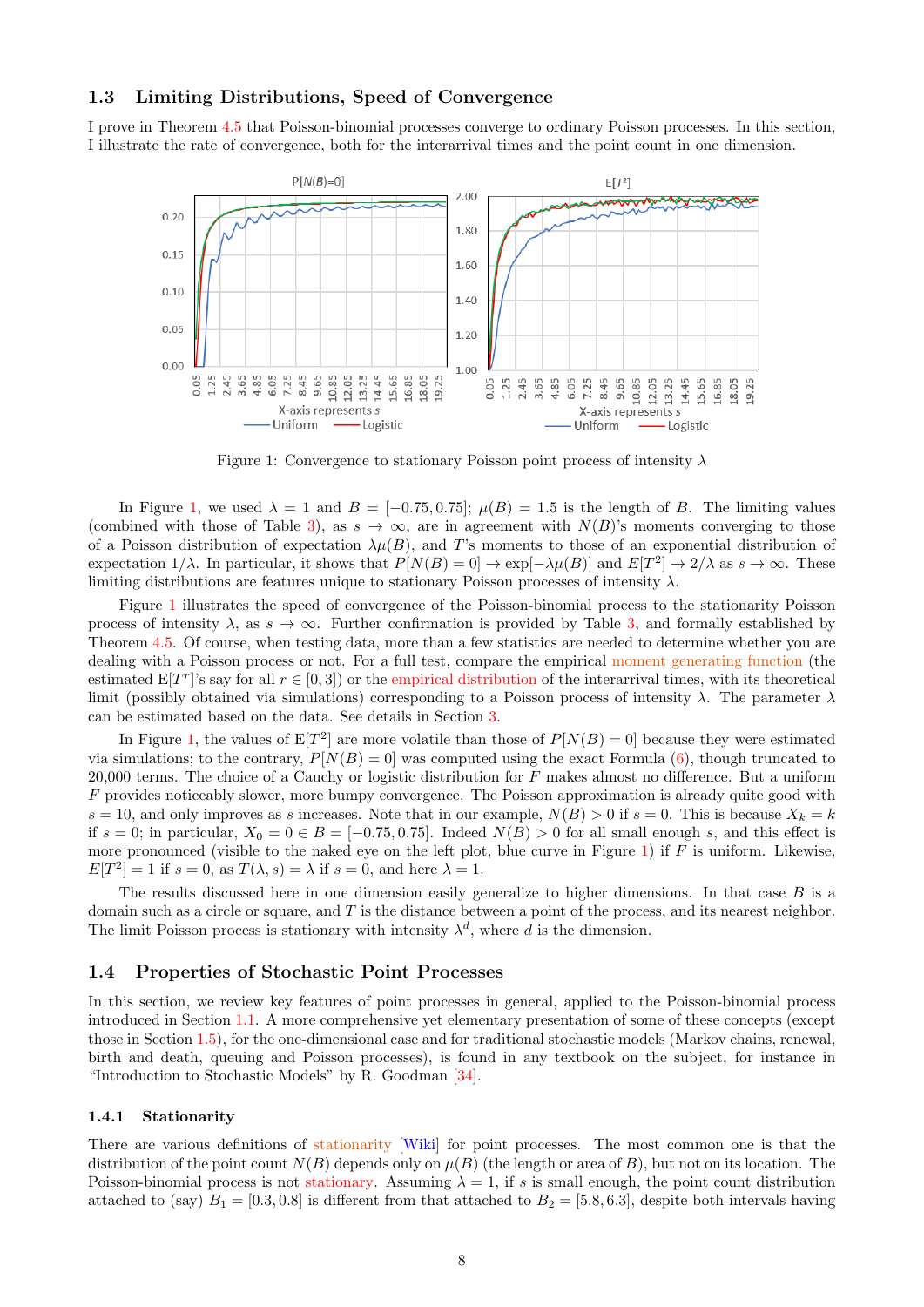the same length. This is obvious if  $s = 0$ : in that case  $N(B_1) = 0$ , and  $N(B_2) = 1$ . However, if  $B_1 = [a, b]$  and  $B_2 = [a+k/\lambda, b+k/\lambda]$ , then  $N(B_1)$  and  $N(B_2)$  have the same distribution, regardless of  $k \in \mathbb{Z}$ ; see Theorem 4.1 for a related result. So, knowing the theoretical distribution of  $N([x, x + 1/\lambda])$  for each  $0 \le x < 1/\lambda$  is enough to know the distribution of  $N(B)$  on any interval B. Since  $\lambda$  is unknown when dealing with actual data, it must be estimated using techniques described in Section 3. This generalizes to two dimensions, with the interval  $N([x, x+1/\lambda])$  replaced by the square  $N([x, x+1/\lambda]) \times N([y, y+1/\lambda])$ , with  $0 \le x, y < 1/\lambda$ . Statistical testing is discussed in [55], also available online, here.

The interarrival times  $T$  face fewer non-stationarity issues, as evidenced by Theorem 4.3, Table 4, and Exercise 5. It should be favored over the point count  $N(B)$ , when assessing whether your data fit with a Poisson-binomial, or a Poisson point process model. In particular, it does not depend, for practical purposes, on the choice of  $X_0$  in the definition of T in Section 1.2. The definition could be changed using (say)  $X_5$ , or any other  $X_k$  instead of  $X_0$ , with no impact on the theoretical distribution.

#### 1.4.2 Ergodicity

This brings us to the concept of ergodicity. It is heavily used in the active field of dynamical systems: see [15, 19, 41] and my book [36] available here. I will cover dynamical systems in details, in my upcoming book on this topic. For Poisson-binomial point processes, ergodicity means that you can estimate a quantity in two different ways:

- $\bullet$  using one very long simulation of the process (a large n in our case),
- $\bullet$  or using many small realizations of the process (small n), and averaging the statistics obtained in each simulation

Ergodicity means that both strategies, at the limit, lead to to same value. This is best illustrated with the estimation of  $E[T]$ , or its higher moments. The expectation of the interarrival times T is estimated, in most of my simulations, as the average distance between a point  $X_k$ , and its nearest neighbor to the right, denoted as  $X'_{k}$ . It is computed as an average of  $X'_{k} - X_{k}$  over  $k = -n, \ldots, n$  with  $n = 3 \times 10^{4}$ , on a single realization of the process. The same methodology is used in the source code provided in Section 6. Likewise,  $E[T^2]$  is estimated as the average  $(X'_k - X_k)^2$  in the same way.

Table  $4$  is an exception. There I used  $10^4$  realizations of a same Poisson-binomial process. In each realization I computed, among others,  $T_0 = X'_0 - X_0$ . This corresponds to the actual definition of T provided in Section 1.2. Then I averaged these  $T_0$ 's over the 10<sup>4</sup> realizations to get an approximated value for T. It turns out that both methods lead to the same result. This is thanks to ergodicity, as far as  $T$  is concerned. I may as well have averaged  $T_5 = X'_5 - X_5$  over the 10<sup>4</sup> realizations, and end up with the same result for E[T]. Note that not all processes are ergodic. The difference between stationarity and ergodicity is further explained here.

#### 1.4.3 Independent Increments

A one dimensional point process is said to have independent increments or independent interarrival times if the point counts  $N(B_1), N(B_2)$  for any two non-overlapping time intervals  $B_1, B_2$  are independent. It is shown in some textbooks, for instance [71] (available online here), that the only stationary renewal process with independent increments is the stationary Poisson process. The proof is simple, and based on the fact that the only distribution having the memoryless property, is the exponential one. Another definition of independent increments [Wiki] is based on the independence of the successive interarrival times. If combined with "identically distributed", it allows you, for Poisson-binomial process, to choose any arbitrary  $k$  to define the interarrival times as the random variable  $T = X'_k - X_k$ , where  $X'_k$  is the closest neighbor point of  $X_k$ , to the right on the real line. These two definitions of "independent increments" are not equivalent, since the first one based on point count, is measured at arbitrary locations, while the second one, based on interarrival times, is (in one dimension) the interdistance between actual points of the process. The point count and interarrival times are related by the identity  $P(T > y) = P[N(B_0) = 0]$ , where  $B_0 = X_0, X_0 + y$ , see Section 4.2.

An off-the-beaten-path test of independence is discussed in Section 3.1.3, precisely to assess the assumption of independent increments, on simulated data. A related concept is the memoryless property [Wiki].

#### 1.4.4 Homogeneity

An ordinary Poisson point process (the limit, as  $s \to \infty$ , of a Poisson-binomial process) is said to be homogeneous if the intensity  $\lambda$  does not depend on the location. In the case of the Poisson process, homogeneity is equivalent to stationarity. Even for non-homogenous Poisson processes, the point count  $N(B_1)$  and  $N(B_2)$ , attached to two disjoint sets  $B_1, B_2$ , are independently (though not identically) distributed. This is not the case for Poisson-binomial processes, not even for those that are homogeneous.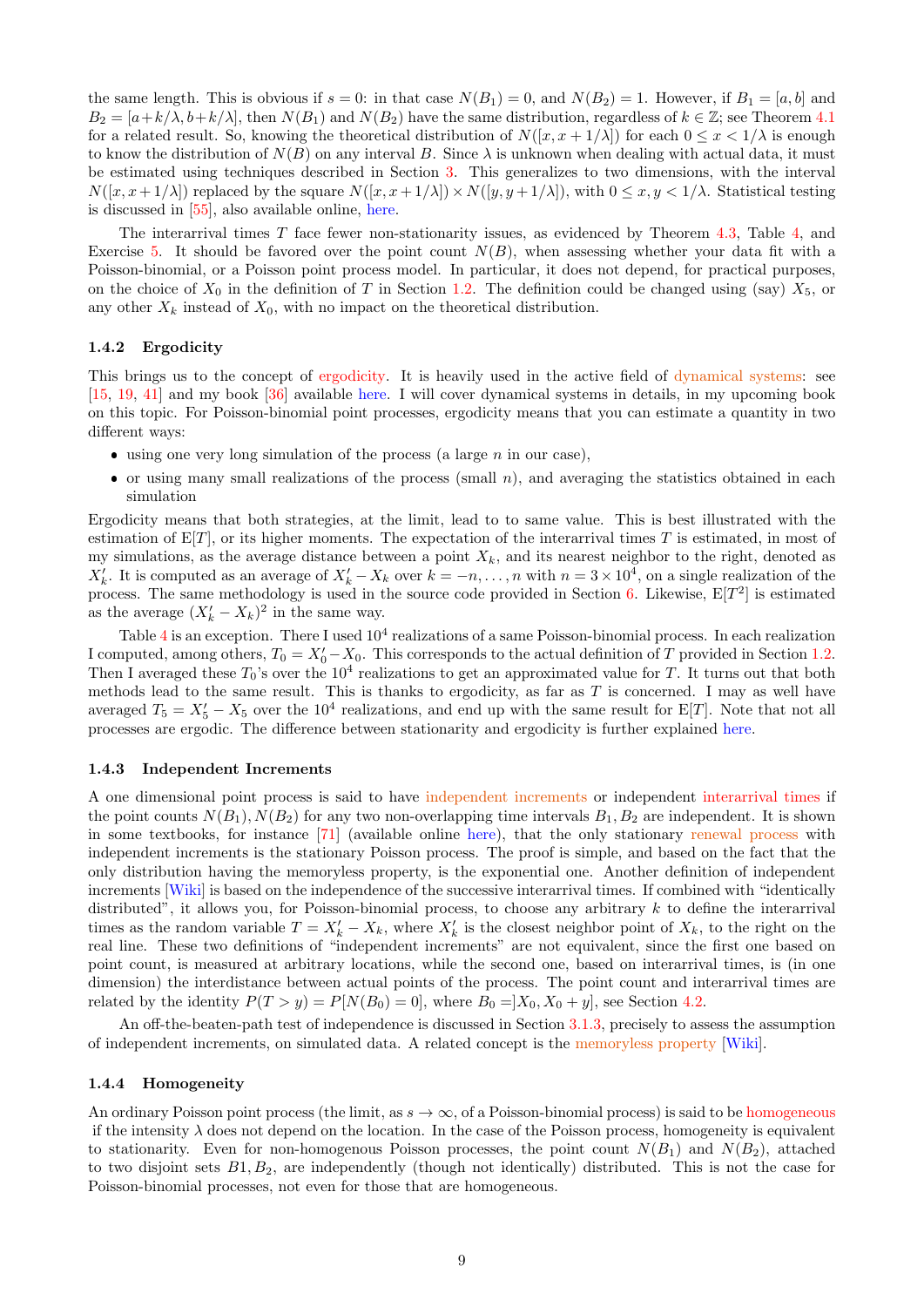Poisson-binomial processes investigated so far are homogeneous. I discuss non-homogeneous cases in Sections 1.5.3, 1.5.4 and 2.1. A non-homogeneous Poisson-binomial process is one where the intensity  $\lambda$  depends on the index k attached to a point  $X_k$ .

#### 1.5 Transforming and Combining Multiple Point Processes

I discuss here a few types of point process operations, including translation, rotation, superimposition, mixtures of point processes and marked point processes. Cluster point processes, a particular type of superimposed processes, are not introduced in this section: they are treated in detail in Section 2.1 and 3.4. Another type of operation called thinning (see [59], available online here), is not described in this textbook.

#### 1.5.1 Marked Point Process

In one dimension, a marked point process is similar to a couple of paired time series. It has two components: the base process, modeled here as a Poisson-binomial process, and a "mark" (a random variable) attached to each point. In one dimension, the base process typically represents time occurrences of events, and marks represent some feature attached to each event. The definition easily generalizes to any dimension.

An example is the highest yearly flood occurrences for a particular river, over a long time period, say 200 years. Due to yearly recurrence, a Poisson-binomial process where the intensity is  $\lambda = 1$  and the time unit is a year, is better suited than a standard Poisson process. The marks measure the intensity of each maximum yearly flood. Another, 3-D example, is the position of atoms in a crystal. The marks may represent the type of atom.

Formally, in one dimension, a marked point process is a (usually infinite) set of points  $(X_k, Y_k)$  with  $k \in \mathbb{Z}$ . The definition easily generalizes to higher dimensions. Typically, the  $Y_k$ 's (the marks) are independently distributed, and independently distributed from the underlying process  $(X_k)$ . The underlying process can be a Poisson-binomial process.

#### 1.5.2 Rotation, Stretching, Translation and Standardization

In two dimensions, rotating a Poisson-binomial process is equivalent to rotating its underlying lattice attached to the index space. Rotating the points has the same effect as rotating the lattice locations, because  $F$  (the distribution attached to the points) belongs to a family of location-scale distributions [Wiki]. For instance, a  $\pi/4$  rotation will turn the square lattice into a centered-square lattice [Wiki], but it won't change the main properties of the point process. Both processes, the original one and the rotated one, may be indistinguishable for all practical purposes unless the scaling factor s is small, creating model identifiability [Wiki] issues. For instance, the theoretical correlation between the point coordinates  $(X_h, Y_k)$  or the underlying lattice point coordinates  $(h/\lambda, k/\lambda)$ , measured on all points, remains equal to zero after rotation, because the number of points is infinite (this may not be the case if you observe points through a small window, because of boundary effects). Thus, a Poisson-binomial process has a point distribution invariant under rotations, on a macro-scale. This property is called anisotropy [Wiki]. On a micro-scale, a few changes occur though: for instance the twodimensional version of Theorem 4.1 no longer applies, and the distance between the projection of two neighbor points on the X or Y axis, shrinks after the rotation.

Applying a translation to the points of the process, or to the underlying lattice points, results in a shifted point process. It becomes interesting when multiple shifted processes, with different translation vectors, are combined together as in Section 1.5.3. Theorem 4.1 may not apply to the shifted process, though it can easily be adapted to handle this situation. One of the problems is to retrieve the underlying lattice space of the shifted process. This is useful for model fitting purposes, as it is easier to compare two processes once they have been standardized (after removing translations and rescaling). Estimation techniques to identify the shift are discussed in Section 3.4.

By a standardized Poisson-binomial point process, I mean one in its canonical form, with intensity  $\lambda = 1$ , scaling factor  $s = 1$ , and free of shifts or rotations. Once two processes are standardized, it is easier to compare them, assess if they are Poisson-binomial, or perform various machine learning procedures on observed data, such as testing, computing confidence intervals, cross-validation, or model fitting. In some way, this is similar to transforming and detrending time series to make them more amenable to statistical inference. There is also some analogy between the period or quasi-period of a time series, and the inverse of the intensity  $\lambda$  of a Poisson-binomial process: in fact,  $1/\lambda$  is the fixed increment between the underlying lattice points in the lattice space, and can be viewed as the period of the process.

Finally, a two dimensional process is said to be stretched if a different intensity is used for each coordinate for all the points of the process. It turns the underlying square lattice space into a rectangular lattice, and the homogeneous process into a non-homogeneous one, because the intensity varies locally. Observed data points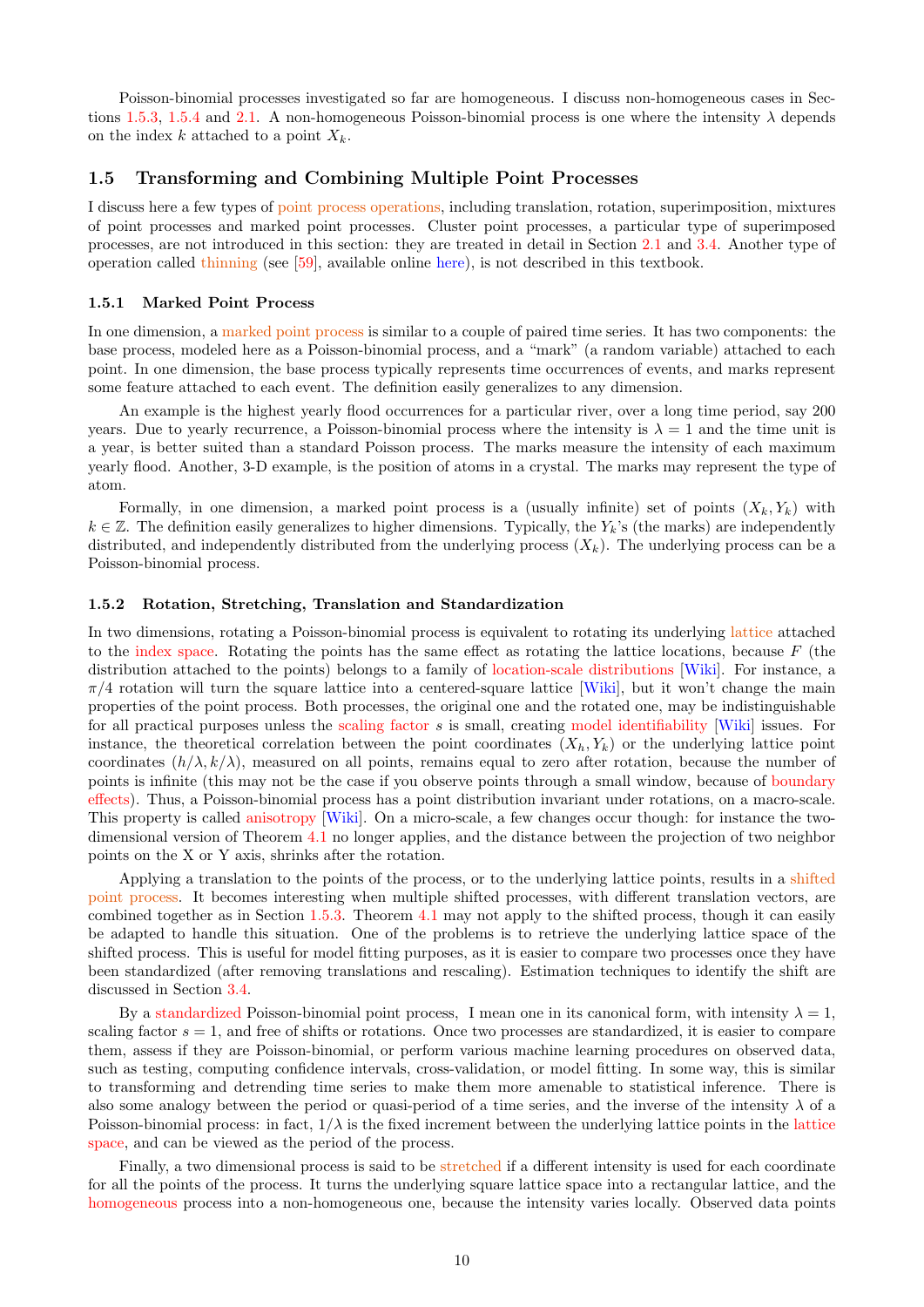can be standardized using the Mahalanobis transformation [Wiki], to remove stretching (so that variances are identical for both coordinates) and to decorrelate the two coordinates, when correlation is present.

## 1.5.3 Superimposition and Mixing

Here we are working with two-dimensional processes. When the points of  $m$  independent point processes with same distribution F and same index space  $\mathbb{Z}^2$  are bundled together, we say that the processes are superimposed. These processes are no longer Poisson-binomial, see Exercise 14. Indeed, if the scaling factor s is small and  $m > 1$ is not too small, they exhibit clustering around each lattice location in the lattice space. Also, the intensities or scaling factors of each individual point process may be different, and the resulting combined process may not be homogeneous. Superimposed point processes also called interlaced processes.

A mixture of  $m$  point processes, denoted as  $M$ , is defined as follows:

- We have m independent point processes  $M_1, \ldots, M_m$  with same distribution F and same index space  $\mathbb{Z}^2$ ,
- The intensity and scaling factor attached to  $M_i$  are denoted respectively as  $\lambda_i$  and  $s_i$   $(i = 1, \ldots, m)$ ,
- The points of  $M_i$   $(i = 1, \ldots, m)$  are denoted as  $(X_{ih}, Y_{ik})$ ; the index space consists of the  $(h, k)$ 's,
- The point  $(X_h, Y_k)$  of the mixture process M is equal to  $(X_{ih}, Y_{ik})$  with probability  $\pi_i > 0$ ,  $i = 1, \ldots, m$ .

While mixing or superimposing Poisson-binomial processes seem like the same operation, which is true for stationary Poisson processes, in the case of Poisson-binomial processes, these are distinct operations resulting in significant differences when the scaling factors are very small (see Exercise 18). The difference is most striking when  $s = 0$ . In particular, superimposed processes are less random than mixtures. This is due to the discrete nature of the underlying lattice space. However, with larger scaling factors, the behavior of mixed and superimposed processes tend to be similar.

Several of the concepts discussed in Section 1.5 are illustrated in Figure 2, representing a realization of m superimposed shifted stretched Poisson-binomial processes, called m-interlacing. For each individual process  $M_i, i = 1, \ldots, m$ , the distribution attached to the point  $(X_{ih}, X_{ik})$  (with  $h, k \in \mathbb{Z}$ ) is

$$
P(X_{ih} < x, Y_{ik} < y) = F\left(\frac{x - \mu_i - h/\lambda}{s}\right) F\left(\frac{y - \mu_i' - k/\lambda'}{s}\right), \quad i = 1, \dots, m
$$

This generalizes Formula (2). The parameters used for the model pictured in Figure 2 are:

- Number of superimposed processes:  $m = 4$ ; each one displayed with a different color,
- Color: red for  $M_1$ , blue for  $M_2$ , orange for  $M_3$ , black for  $M_4$ ,
- scaling factor:  $s = 0$  (left plot) and  $s = 5$  (right plot),
- Intensity:  $\lambda = 1/3$  (X-axis) and  $\lambda' = \sqrt{\frac{\lambda'}{1/3}}$ 3/3 (Y-axis),
- Shift vector, X-coordinate:  $\mu_1 = 0, \mu_2 = 1/2, \mu_3 = 2, \mu_4 = 3/2,$ √
- Shift vector, Y-coordinate:  $\mu_1'=0, \mu_2'=$  $\sqrt{3}/2, \mu'_3 = 0, \mu'_4 =$  $3/2,$
- F distribution: standard centered logistic with zero mean and variance  $\pi^2/3$ .

For simulation purposes, the points  $(X_{ih}, Y_{ik})$  of the *i*-th process  $M_i$   $(i = 1, ..., m)$ , are generated as follows:

$$
X_{ih} = \mu_i + \frac{h}{\lambda} + s \cdot \log\left(\frac{U_{ih}}{1 - U_{ih}}\right)
$$
\n<sup>(8)</sup>

$$
Y_{ik} = \mu'_i + \frac{k}{\lambda'} + s \cdot \log\left(\frac{U_{ik}}{1 - U_{ik}}\right) \tag{9}
$$

where  $U_{ij}$  are uniformly and independently distributed on [0, 1] and  $-n \leq h, k \leq n$ . I chose  $n = 25$  in the simulation – a window much larger than that of Figure  $2 -$  to avoid boundary effects in the picture. The boundary effect is sometimes called edge effect. The unobserved data points outside the window of observations, are referred to as censored data [Wiki]. Of course, in my simulations their locations and features (such as which process they belong to) are known by design. But in a real data set, they are truly missing or unobservable, and statistical inference must be adjusted accordingly [23]. See also Section 3.5.

I discuss Figure 2 in Section 1.5.4. A simple introduction to mixtures of ordinary Poisson processes is found on the Memming blog, here. In Section 3.4, I discuss statistical inference: detecting whether a realization of a point process is Poisson or not, and detecting the number of superimposed processes (similar to estimating the number of clusters in a cluster process, or the number of components in a mixture model). In Section 3.4.4, I introduce a black-box version of the elbow rule to detect the number of clusters, of mixture components, or the number of superimposed processes.